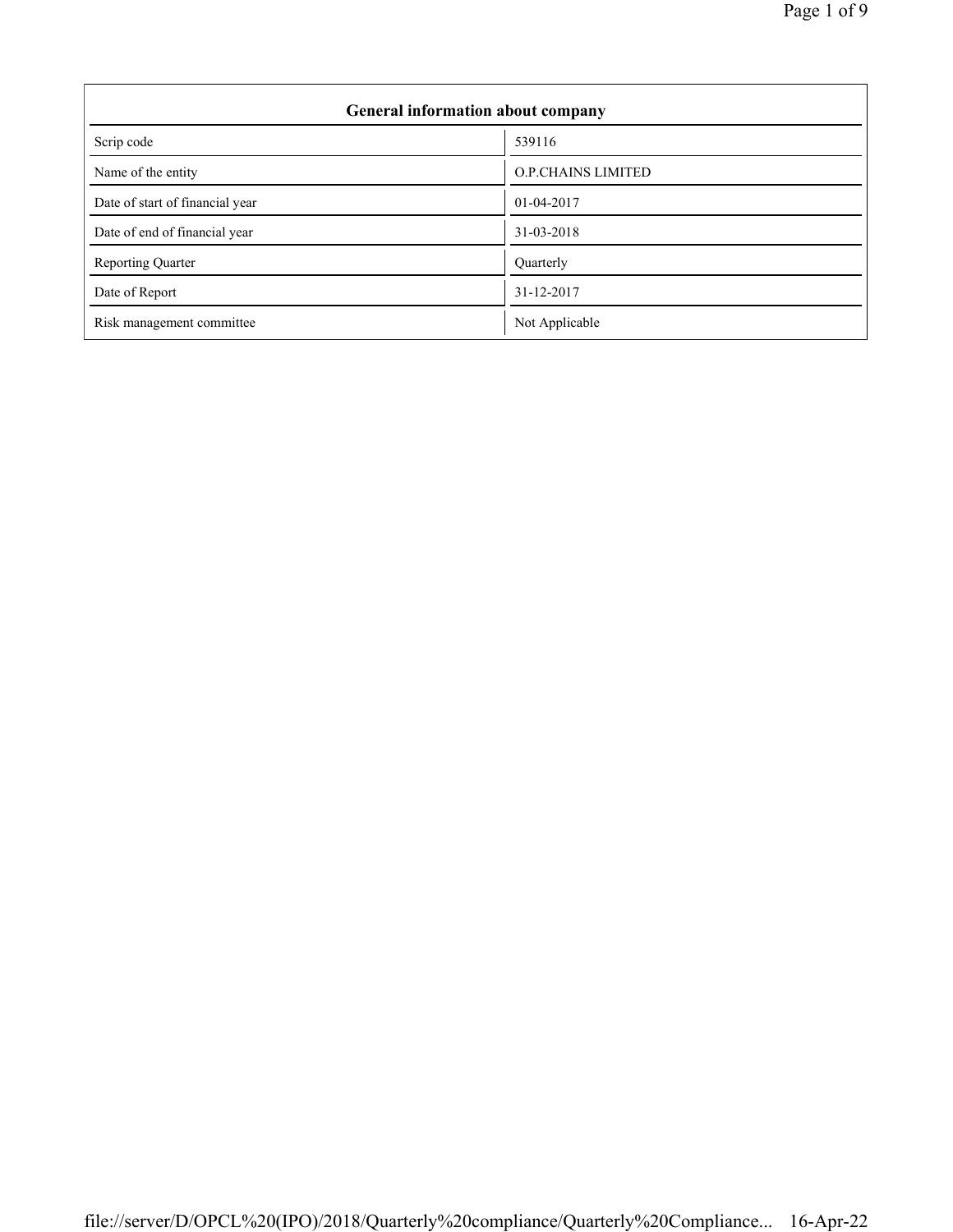| Annexure I                                                                                |  |  |
|-------------------------------------------------------------------------------------------|--|--|
| Annexure I to be submitted by listed entity on quarterly basis                            |  |  |
| <b>I. Composition of Board of Directors</b>                                               |  |  |
| Disclosure of notes on composition of board of directors explanatory                      |  |  |
| Is there any change in information of board of directors compare to previous quarter   No |  |  |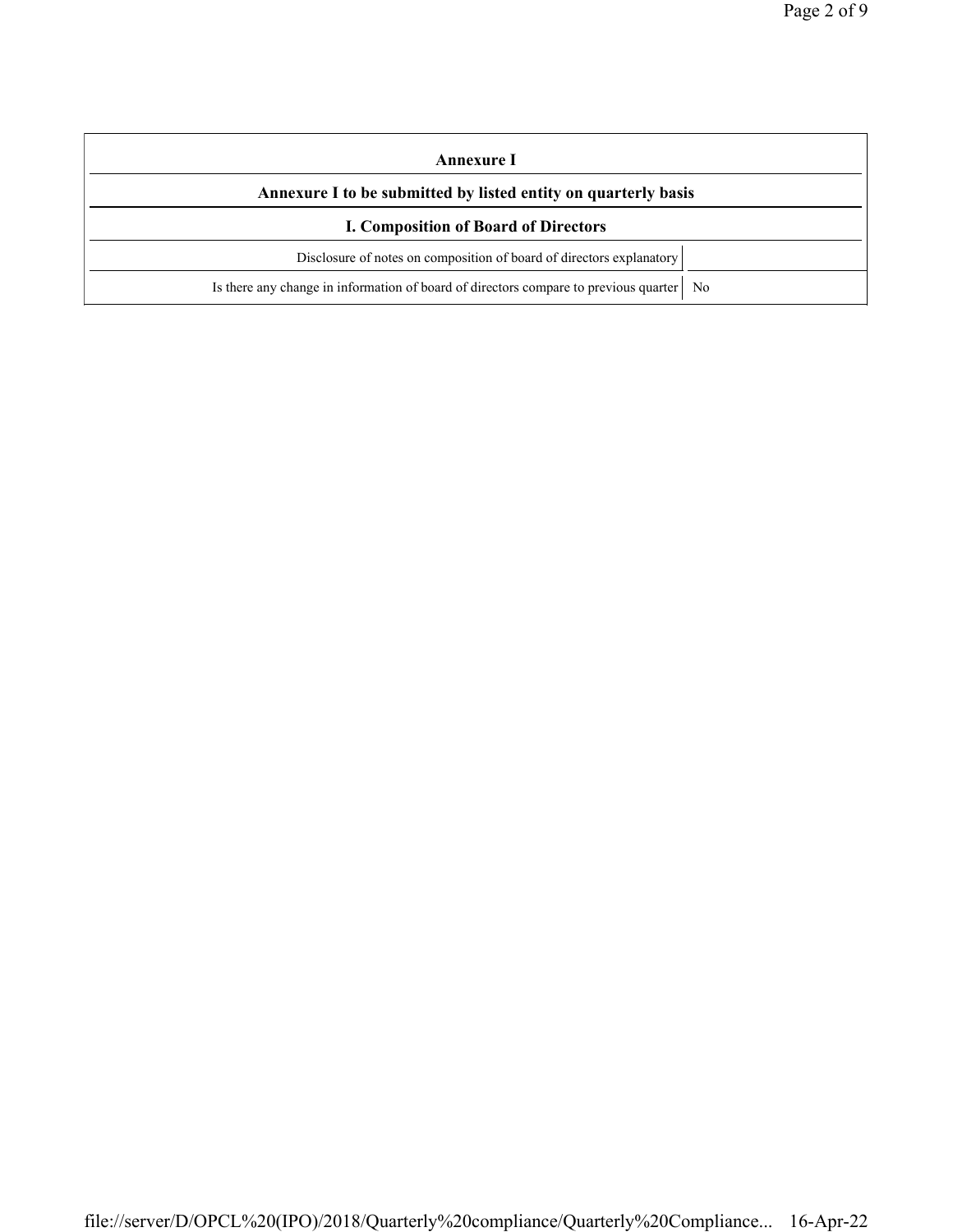| Annexure 1                                                                        |  |  |
|-----------------------------------------------------------------------------------|--|--|
| <b>II. Composition of Committees</b>                                              |  |  |
| Disclosure of notes on composition of committees explanatory                      |  |  |
| Is there any change in information of committees compare to previous quarter   No |  |  |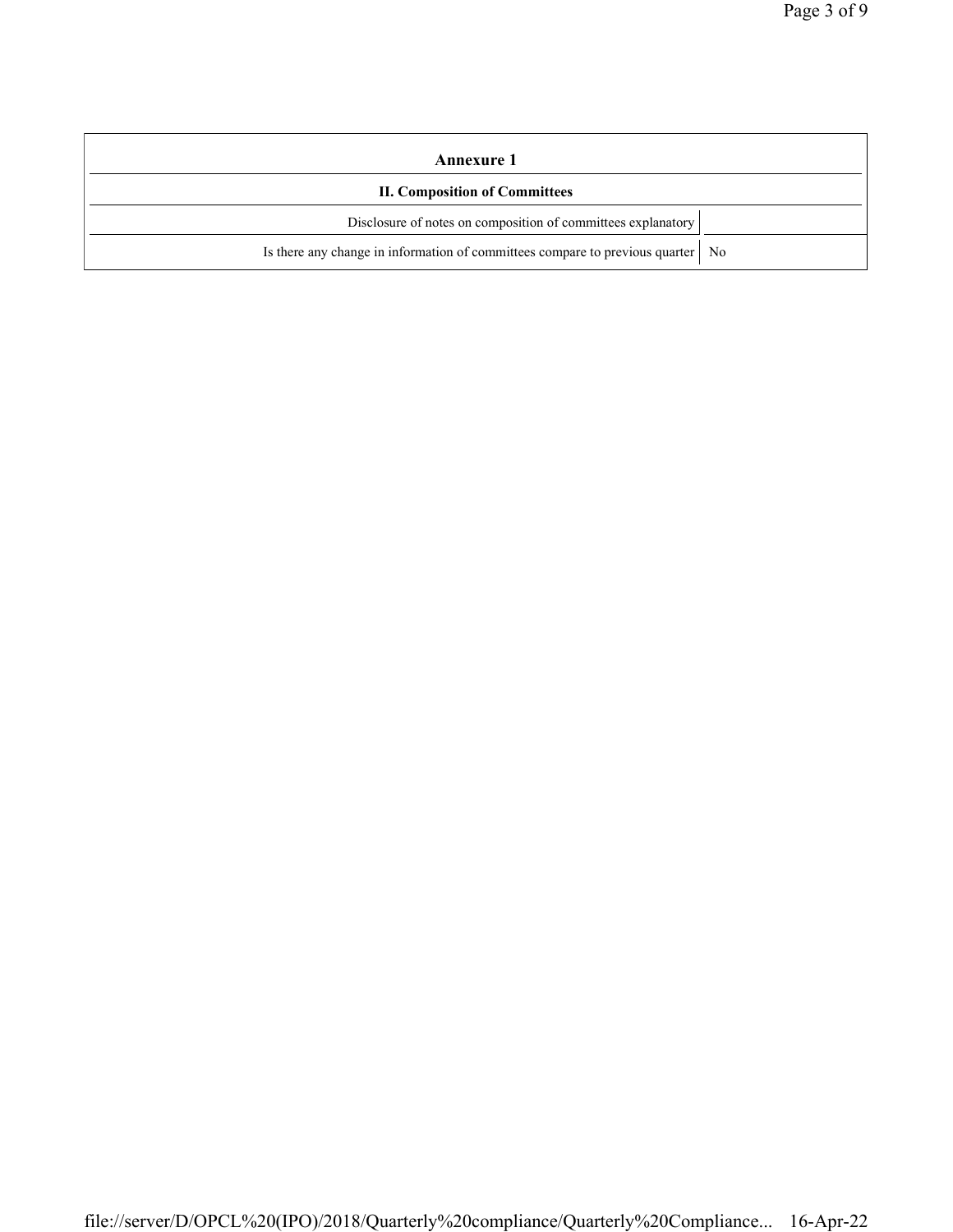|                | Annexure 1                                                       |                                                       |                                                                |  |  |
|----------------|------------------------------------------------------------------|-------------------------------------------------------|----------------------------------------------------------------|--|--|
|                | <b>Annexure 1</b>                                                |                                                       |                                                                |  |  |
|                | <b>III. Meeting of Board of Directors</b>                        |                                                       |                                                                |  |  |
|                | Disclosure of notes on meeting of board of directors explanatory |                                                       |                                                                |  |  |
| Sr             | Date(s) of meeting (if any) in the<br>previous quarter           | Date(s) of meeting (if any) in the<br>current quarter | Maximum gap between any two consecutive (in<br>number of days) |  |  |
|                | 10-08-2017                                                       |                                                       |                                                                |  |  |
| $\overline{2}$ |                                                                  | 14-11-2017                                            | 95                                                             |  |  |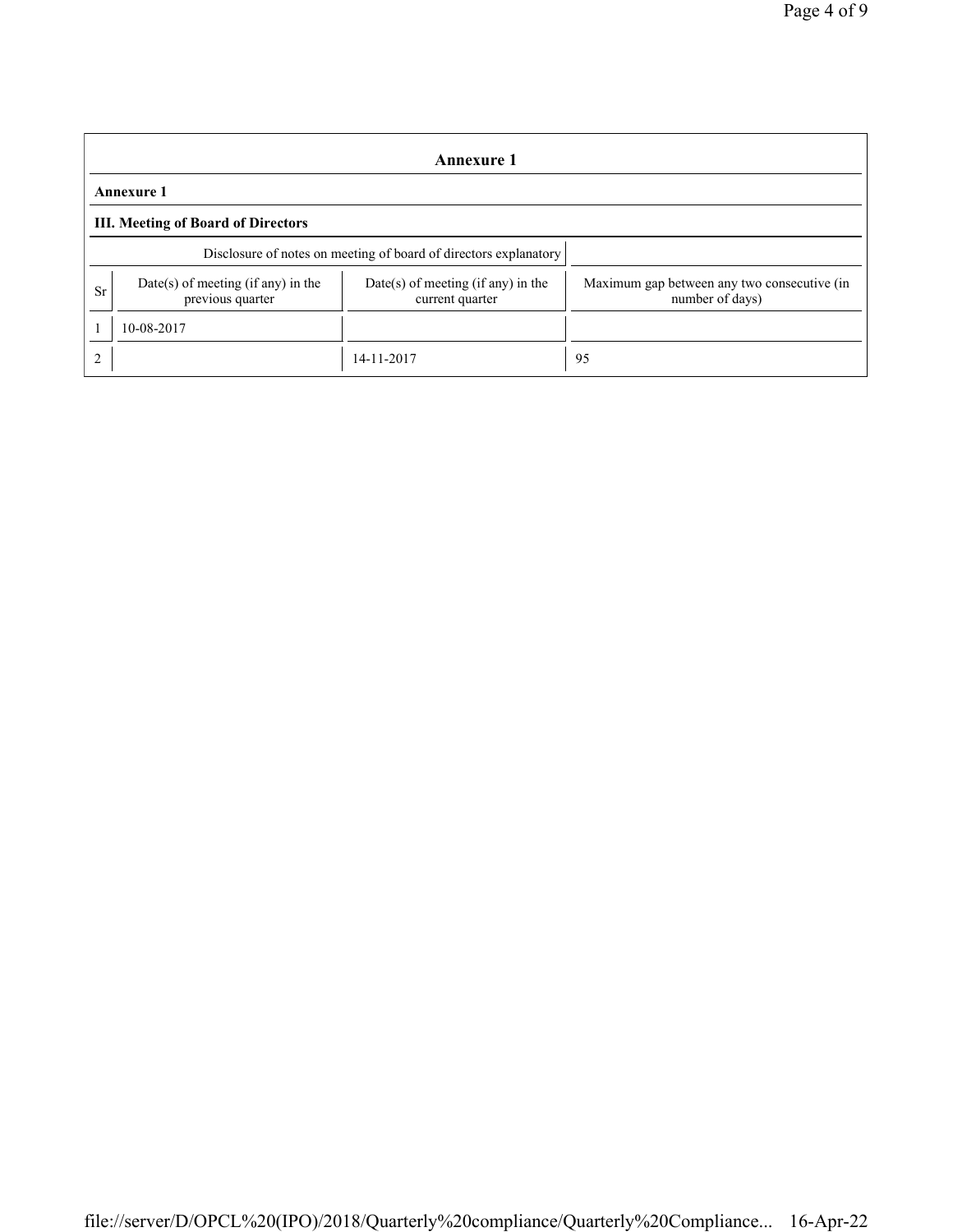|                | <b>Annexure 1</b>                                |                                                                        |                                                     |                                                                   |                                                                        |                                                                                  |                               |
|----------------|--------------------------------------------------|------------------------------------------------------------------------|-----------------------------------------------------|-------------------------------------------------------------------|------------------------------------------------------------------------|----------------------------------------------------------------------------------|-------------------------------|
|                | <b>IV. Meeting of Committees</b>                 |                                                                        |                                                     |                                                                   |                                                                        |                                                                                  |                               |
|                |                                                  |                                                                        |                                                     |                                                                   |                                                                        | Disclosure of notes on meeting of committees explanatory                         |                               |
| <b>Sr</b>      | Name of<br>Committee                             | $Date(s)$ of<br>meeting of the<br>committee in the<br>relevant quarter | Whether<br>requirement of<br>Ouorum met<br>(Yes/No) | Requirement of<br>Quorum met<br>(details)                         | $Date(s)$ of<br>meeting of the<br>committee in the<br>previous quarter | Maximum gap<br>between any two<br>consecutive<br>meetings (in<br>number of days) | Name of<br>other<br>committee |
| $\mathbf{1}$   | Audit<br>Committee                               | 14-11-2017                                                             | Yes                                                 | <b>ALL THE</b><br><b>MEMBERS</b><br><b>WERE</b><br><b>PRESENT</b> | 10-08-2017                                                             | 95                                                                               |                               |
| $\overline{2}$ | Nomination and<br>remuneration<br>committee      | 14-10-2017                                                             | Yes                                                 | <b>ALL THE</b><br><b>MEMBERS</b><br><b>WERE</b><br><b>PRESENT</b> | 14-07-2017                                                             | 91                                                                               |                               |
| 3              | <b>Stakeholders</b><br>Relationship<br>Committee | 14-10-2017                                                             | Yes                                                 | <b>ALL THE</b><br><b>MEMBERS</b><br><b>WERE</b><br><b>PRESENT</b> | 14-07-2017                                                             | 91                                                                               |                               |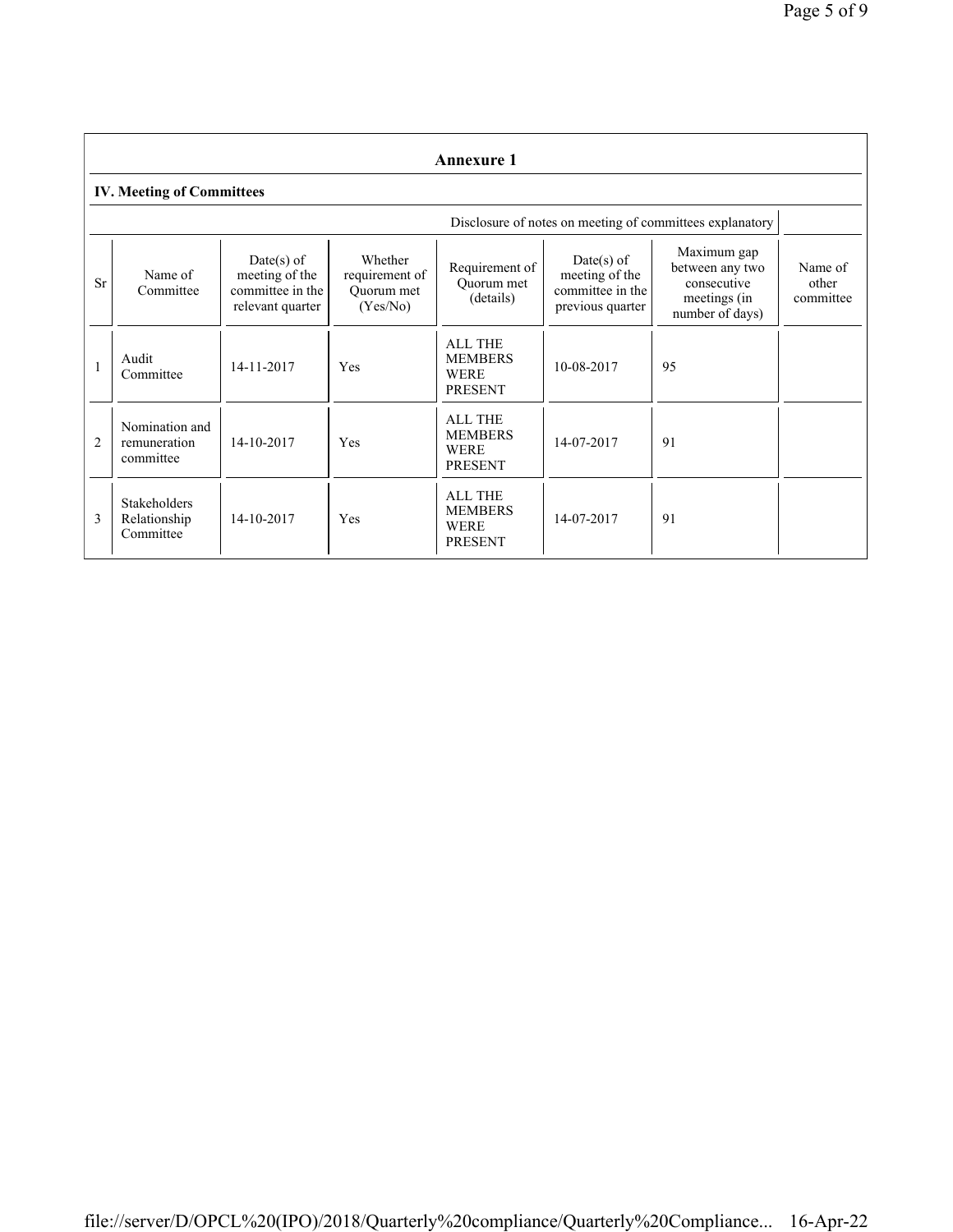|                               | Annexure 1                                                                                                |                                  |                                                                    |  |  |
|-------------------------------|-----------------------------------------------------------------------------------------------------------|----------------------------------|--------------------------------------------------------------------|--|--|
| V. Related Party Transactions |                                                                                                           |                                  |                                                                    |  |  |
| Sr                            | Subject                                                                                                   | Compliance status<br>(Yes/No/NA) | If status is "No" details of non-<br>compliance may be given here. |  |  |
|                               | Whether prior approval of audit committee obtained                                                        | Yes                              |                                                                    |  |  |
|                               | Whether shareholder approval obtained for material RPT                                                    | NA                               |                                                                    |  |  |
| 3                             | Whether details of RPT entered into pursuant to omnibus<br>approval have been reviewed by Audit Committee | Yes                              |                                                                    |  |  |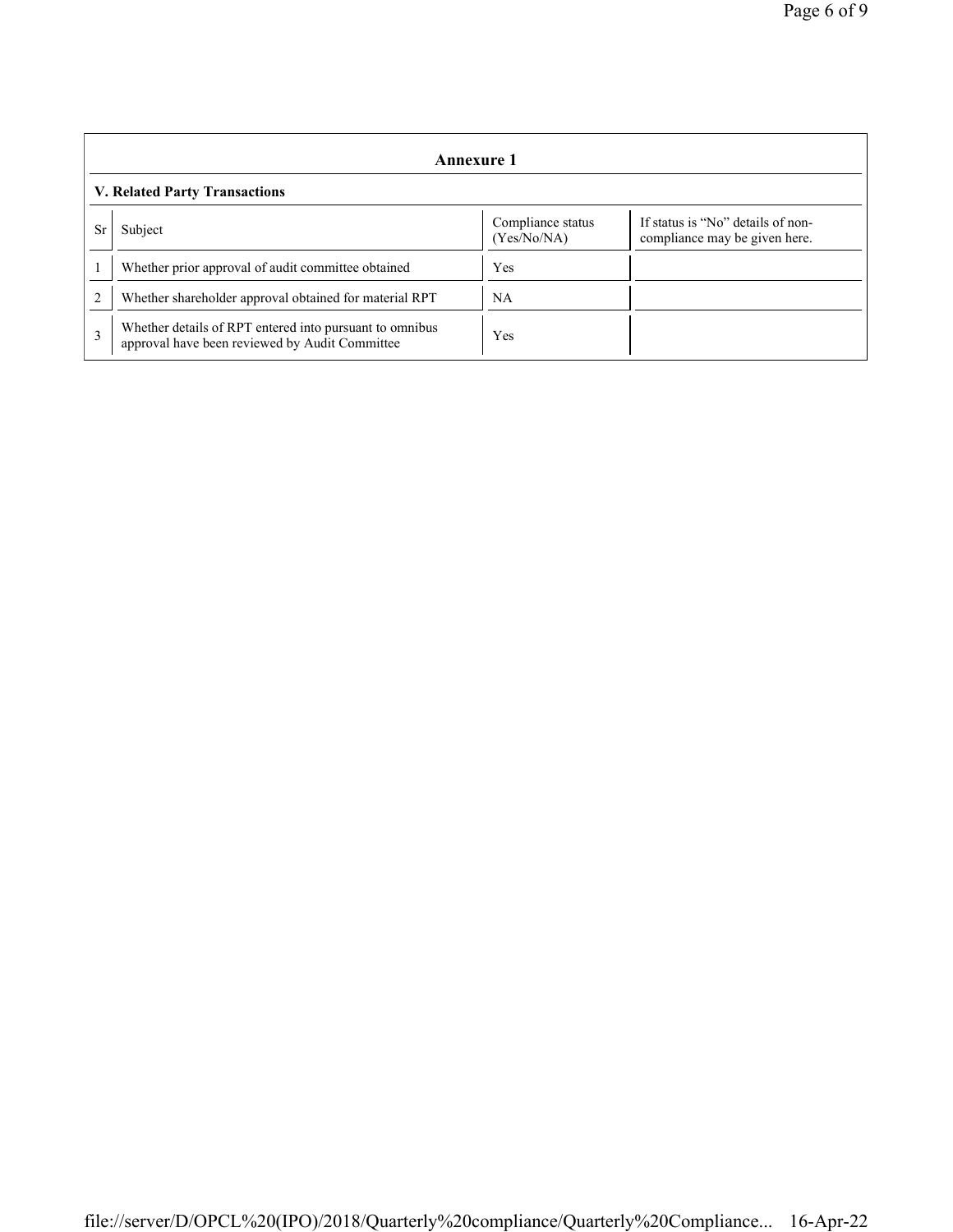| Annexure 1              |                                                                                                                                                                                                                 |                               |  |  |  |
|-------------------------|-----------------------------------------------------------------------------------------------------------------------------------------------------------------------------------------------------------------|-------------------------------|--|--|--|
| <b>VI.</b> Affirmations |                                                                                                                                                                                                                 |                               |  |  |  |
| <b>Sr</b>               | Subject                                                                                                                                                                                                         | Compliance status<br>(Yes/No) |  |  |  |
|                         | The composition of Board of Directors is in terms of SEBI (Listing obligations and disclosure requirements)<br>Regulations, 2015                                                                                | Yes                           |  |  |  |
| $\overline{2}$          | The composition of the following committees is in terms of SEBI(Listing obligations and disclosure<br>requirements) Regulations, 2015 a. Audit Committee                                                        | Yes                           |  |  |  |
| 3                       | The composition of the following committees is in terms of SEBI(Listing obligations and disclosure<br>requirements) Regulations, 2015. b. Nomination $\&$ remuneration committee                                | Yes                           |  |  |  |
| $\overline{4}$          | The composition of the following committees is in terms of SEBI(Listing obligations and disclosure<br>requirements) Regulations, 2015. c. Stakeholders relationship committee                                   | <b>Yes</b>                    |  |  |  |
| 5                       | The composition of the following committees is in terms of SEBI(Listing obligations and disclosure<br>requirements) Regulations, 2015. d. Risk management committee (applicable to the top 100 listed entities) | NA                            |  |  |  |
| 6                       | The committee members have been made aware of their powers, role and responsibilities as specified in SEBI<br>(Listing obligations and disclosure requirements) Regulations, 2015.                              | Yes                           |  |  |  |
| $\overline{7}$          | The meetings of the board of directors and the above committees have been conducted in the manner as<br>specified in SEBI (Listing obligations and disclosure requirements) Regulations, 2015.                  | Yes                           |  |  |  |
| 8                       | This report and/or the report submitted in the previous quarter has been placed before Board of Directors.                                                                                                      | Yes                           |  |  |  |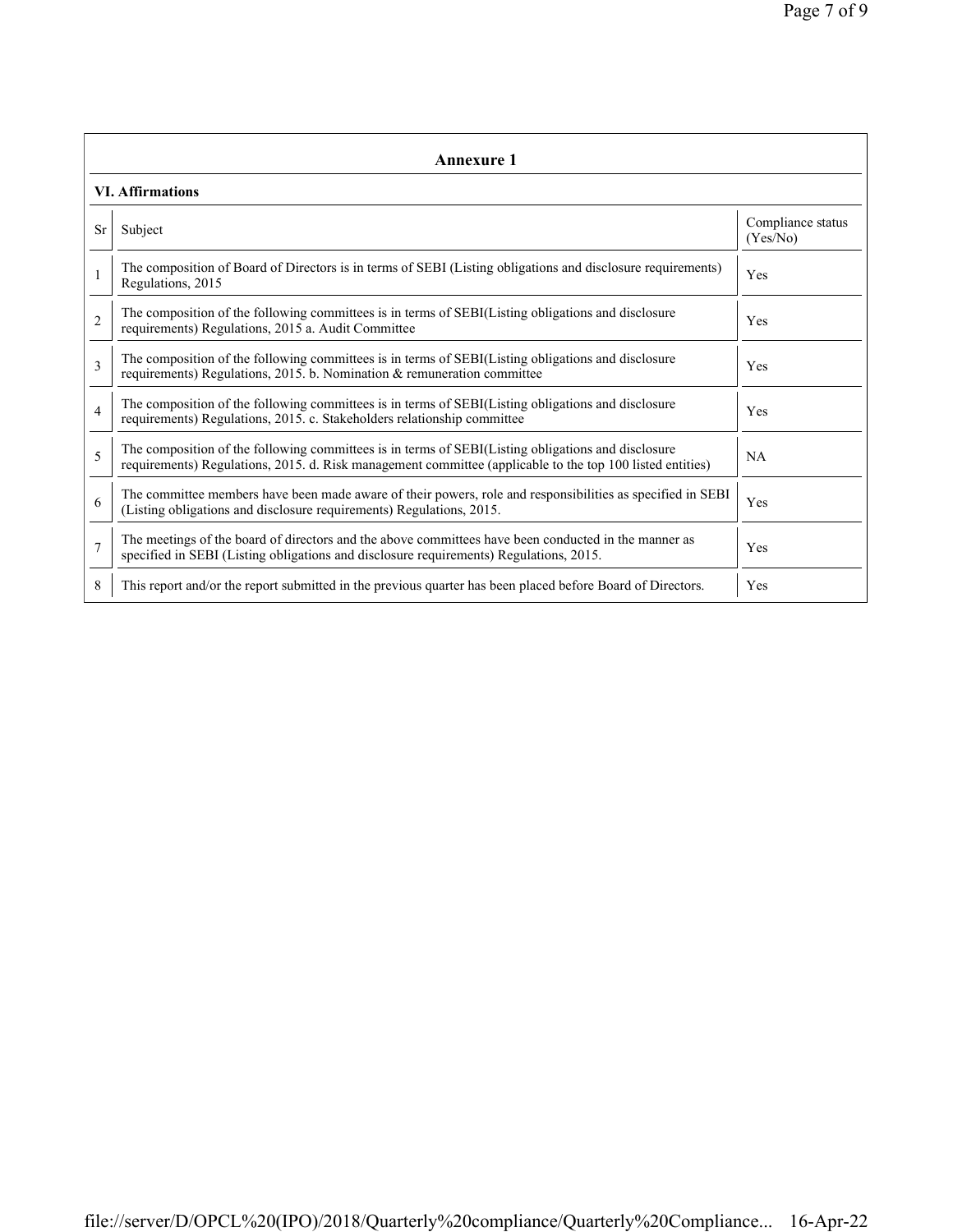| <b>Signatory Details</b> |                      |  |  |
|--------------------------|----------------------|--|--|
| Name of signatory        | <b>SWAPNLA GUPTA</b> |  |  |
| Designation of person    | Company Secretary    |  |  |
| Place                    | <b>AGRA</b>          |  |  |
| Date                     | 31-12-2017           |  |  |